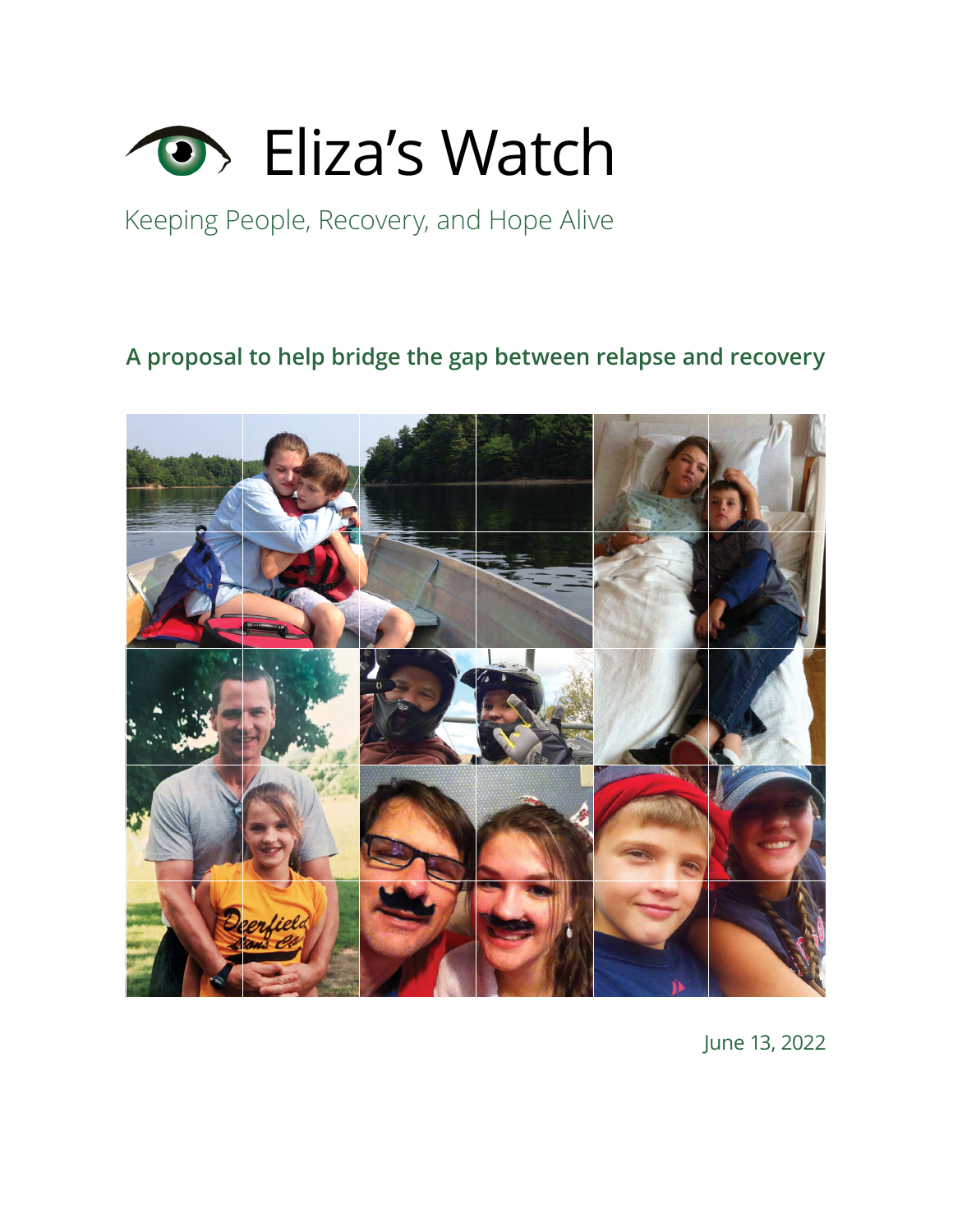**Opioid use disorder (OUD) is characterized by a vicious cycle of relapse and recovery. The 'gap' between relapse and recovery is plagued by overdose. The absence of support during overdose can lead to death.**

### **Eliza's Watch will meet the needs of people using drugs where they are—and make a call for help when they cannot.**

**Eliza's Watch** functions as a simple non-identifying, non-stigmatizing watch. Prior to drug use, the wearer enables "Eliza's Watch" mode. This starts a background timer that resets with purposeful motion. If the wearer should become motionless, the watch sends increasing alerts. If the wearer remains unresponsive, it sounds a public alarm. The watch can also trigger a call via linked cellphone, giving location and time of the incident to trusted contacts and/or EMS.

## Our Research

We interviewed 100 people including those with OUD, family members, recovery coaches, doctors, clinicians, and professionals. Our research shows that people are primarily using to attempt to feel 'normal' again, to be able to function. These people do not want to die and often practice innovative harm-reduction techniques. 97% of people interviewed approved the concept of Eliza's Watch. 87% of people interviewed with OUD said they would use this device if it were provided to them. 100% of the families interviewed said they supported this device and would pay any amount of money for it.

# Application Development

We have deployed a beta release of Eliza's Watch v.2.0. It is currently installed on multiple smartwatches and is undergoing face validity testing with key stakeholders. While the platform of a smartwatch lends itself to development, it is not the ultimate distribution platform, due to their high street value.

# Distribution

Our goal is to make Eliza's Watch available to every person in Massachusetts that is suffering from opioid use disorder. It can be most effectively distributed through established channels, such as those providing Narcan, fentanyl test-strips and clean needles. They should similarly be available at doctors' offices, pharmacies, hospitals, and all other available outlets.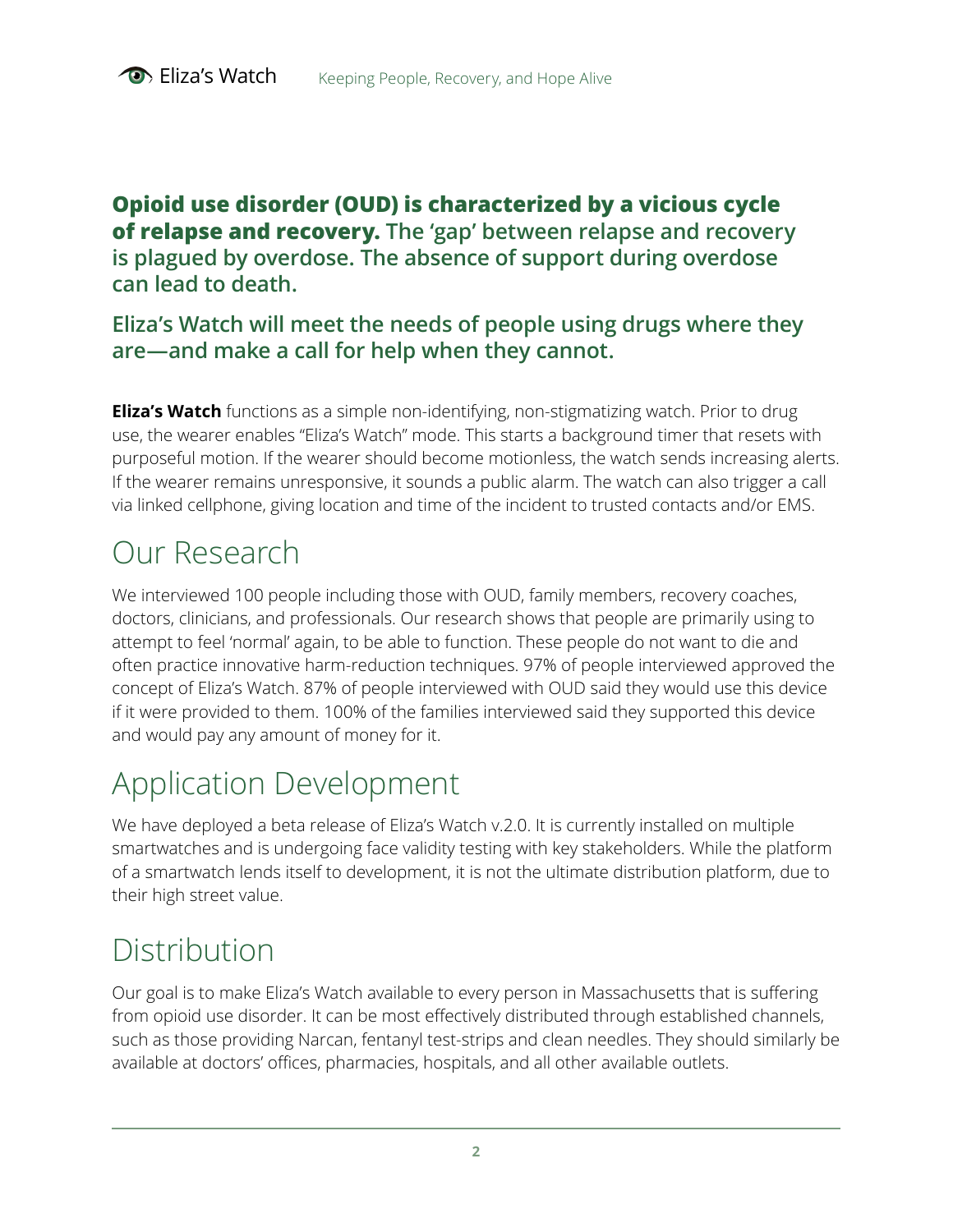## Next Steps

Our path forward is broken into the three following phases:

#### **R&D**

- **•** 6-8 months
- **•** \$250k
- **•** One on one and focus group interviews with people with OUD
- **•** Determine the acceptance rate of this simpler, less expensive approach
- **•** Research the most effective alarm sound and decibel level to attract help
- **•** Research Smartphone application interfaces
- **•** Research build partners

#### **Build**

- **•** 12 months
- **•** \$1.1m
- **•** Build 200 units based on the information from R&D phase
- **•** Get 100 watches on 100 wrists in Boston and Western Massachusetts
- **•** Collect datapoints to identify trends and prove efficacy

#### **Rollout**

- **•** 6-8 months
- **•** \$1.25m
- **•** Create 20,000 watches and make them available to every person in Massachusetts with OUD

### Research Partners:

**HEALing Communities**[: heal.nih.gov/research/research-to-practice/healing-communities](https://heal.nih.gov/research/research-to-practice/healing-communities)

**Tapestry Health**[: tapestryhealth.org/](https://www.tapestryhealth.org/)

**Hampshire Hope**[: hampshirehope.org/](https://www.hampshirehope.org/)

**[Opioid Task Force of Franklin County and the North Quabbin Region](https://www.opioidtaskforce.org/)**: opioidtaskforce.org/

**Baystate Medical Center**

**Boston Medical Center**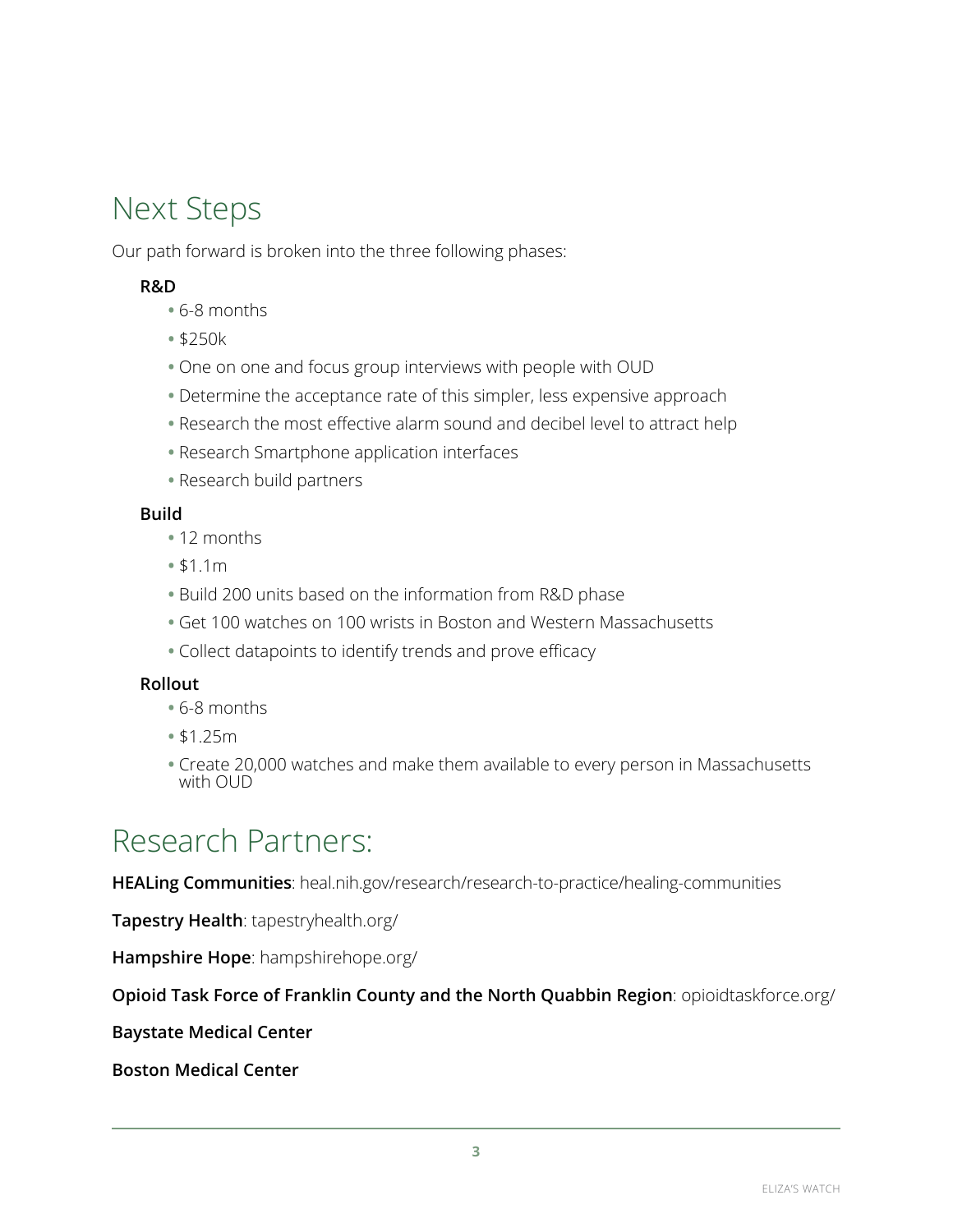## Team Technical Competence and Research Experience



**Dan Harper** is a senior software engineer with 25 years of experience building web applications and supporting IT infrastructure at the University of Massachusetts Amherst. He has owned and operated a restaurant, a computer consulting company and built applications for the iPhone and Apple Watch. He is a member of Learn to Cope, the Opioid Task Force of Franklin County and the North Quabbin Region and sits on Massachusetts Attorney General Maura Healy's Family Advisory Committee on OUD. His daughter, Eliza, died of an opioid overdose in 2018 and is the inspiration behind Eliza's Watch. Dan is Founder and Director of Eliza's Watch.



**Dr. William Soares, MD, MS** is an Emergency Medicine physician and Director of Harm Reduction Services at Baystate Medical Center in Springfield Massachusetts. He is also an NIH funded researcher who has worked on multiple qualitative projects evaluating the impact of state legislation and medication and harm reduction treatment strategies for people with OUD. Dr. Soares will serve as the principal investigator for all research related activities.



**Dr. Dane Scantling, DO, MPH** is an Assistant Professor of Surgery at the Boston University School of Medicine and a trauma and acute care surgeon at Boston Medical Center, a hospital at the epicenter of the opioid epidemic in Boston. He has developed opioid minimizing surgical programs and has additional research interest in healthcare outcomes, access to care and interpersonal violence. Dr. Scantling has worked as a paramedic and firefighter in multiple underserved communities since 2005 and is familiar with technologies associated with first responder alert systems. Dr. Scantling will serve as co-principal investigator at Boston Medical Center for the concurrent research.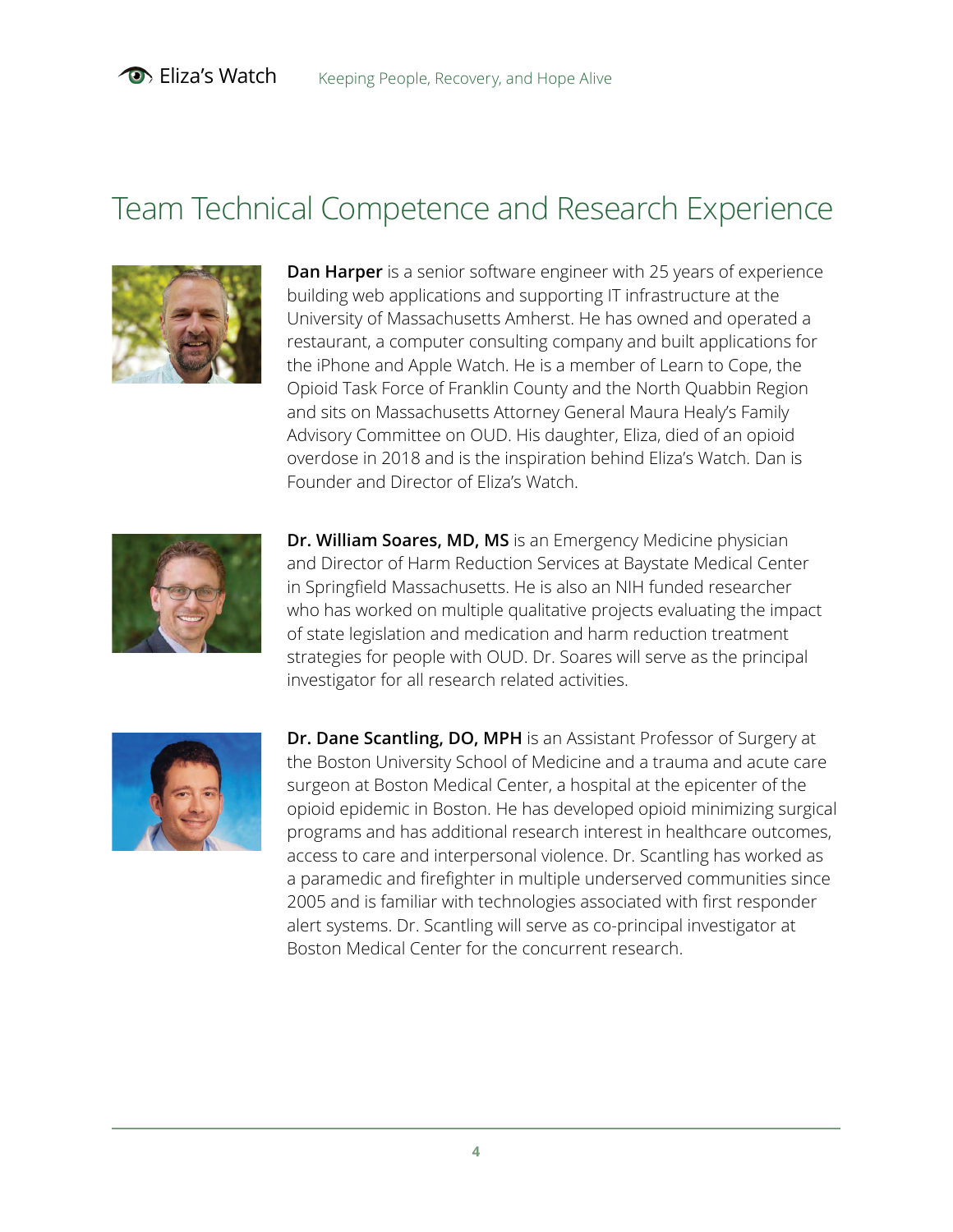

**Liz Whynott, MPH,** is the Director of Harm Reduction at Tapestry Health Systems in Western Massachusetts. She directs several programs with the goal of improving the health of people who use drugs, which includes reducing fatal and non-fatal overdoses. She is deeply connected to the drug using community who will be invited to participate in the study. Liz will not only serve in a distribution advisory capacity, but also in an advocacy role. She will help facilitate peer research groups and one-on-one interviews.



**Jim Ayres** has over 30 years of experience in research administration at the University of Massachusetts, University of Toronto, and Harvard Medical School. He most recently served as Director of The Office of Pre-Award Services at UMass Amherst. Jim will oversee the budget and serve as business manager.



**Jeff Olmstead** is the Assistant Fire Chief at the Amherst Massachusetts Fire Department. He oversees Emergency Medical Services operations and has been a paramedic for over 26 years. Jeff has expertise in first responder healthcare delivery issues and alert system standards and compliance. Jeff will direct the communications between Eliza's Watch and the EMS systems so a call or text for help is accurately and promptly delivered.



**Dr. Ruth Potee, MD** is a board-certified family physician and addiction medicine physician in western Massachusetts. She is the Medical Director for the Franklin County House of Corrections, the Director of Addiction Services for Behavioral Health Network, the Medical Director for the Pioneer Valley Regional School District as well as the Co-Chair of the Healthcare Solutions Committee of the Opioid Task Force of Franklin County and the North Quabbin Region. Dr. Potee has extensive relationships with legislative groups that would help to support, promote, and expand Eliza's Watch. Dr. Potee has been involved in Eliza's Watch since its inception. She will remain as an advisor to the project, a mentor to the team and a champion for Eliza's Watch.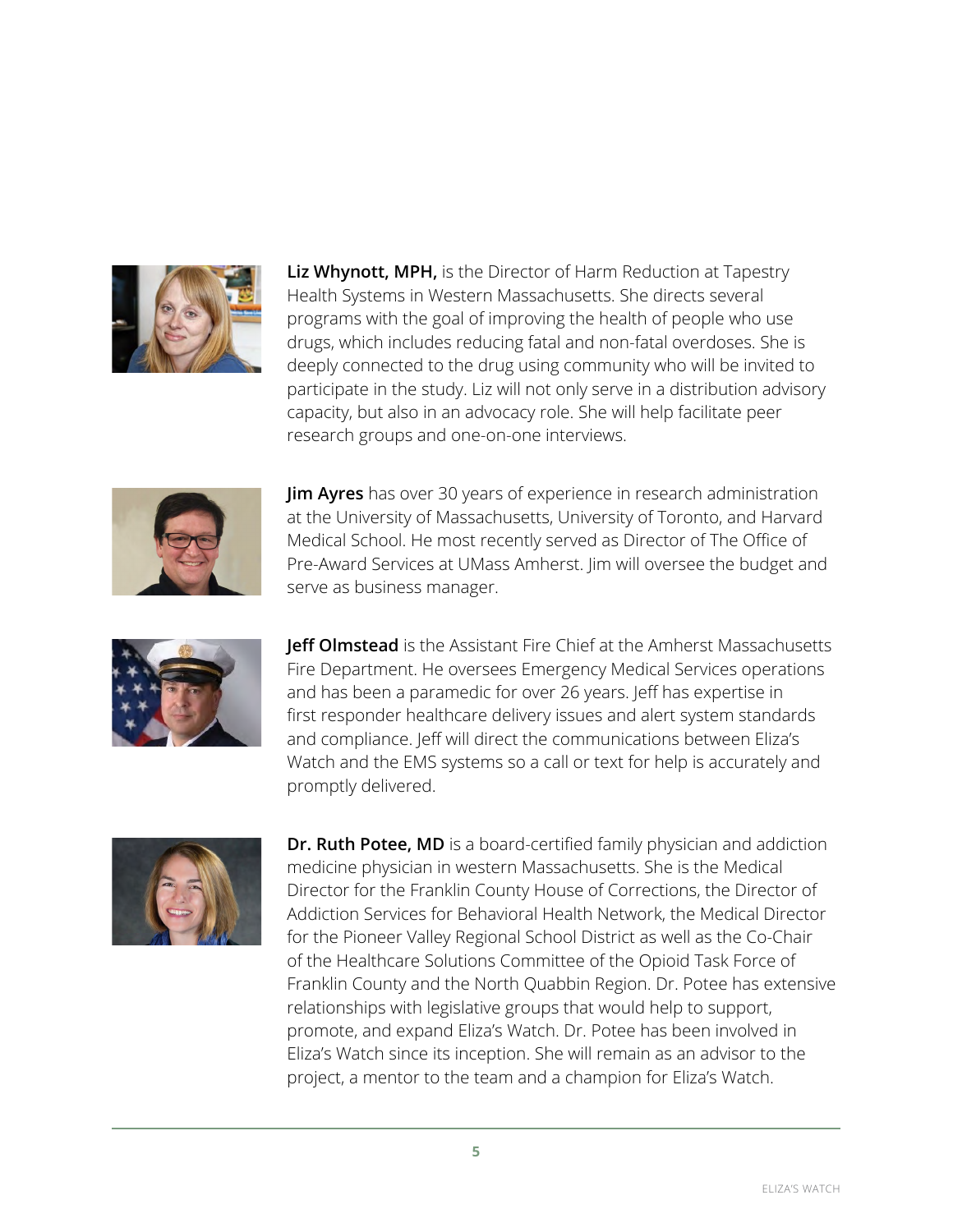

# Prototype (Apple iOS v. 7.6.2)



Functions as standard watch User 'opts In' Watch will alert/call for help







*Example of a similar looking product*

### **The Watch**

- **•** Non-identifying We don't want the watch identifying someone as having OUD
- **•** Non-stigmatizing similarly, we do not want the person to associate negative feelings with wearing the watch
- **•** Look and feel of a 'Fit-Bit' fitness tracker
- **•** Has Bluetooth radio
- **•** Has haptic (vibration) motor
- **•** Has alarm speaker (personal alarm)
- **•** Has PASS alarm (95+ decibel alarm to summon help)
- **•** Switch either digital or analog
- **•** Battery built in
- **•** Charging port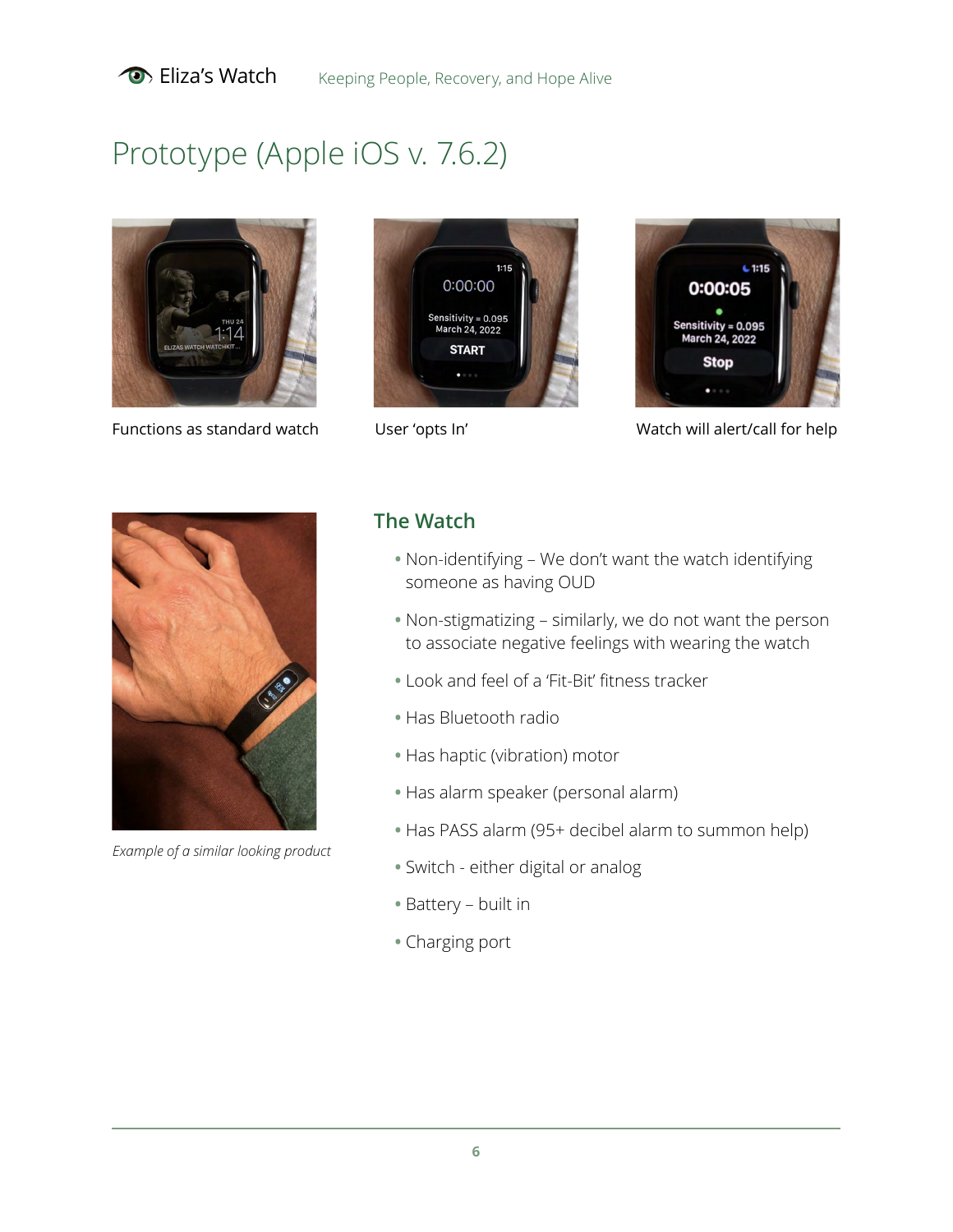# How it Works

- **•** I wear it all day it ONLY tells time
- **•** If I am going to use, I "opt-in" by activating Eliza's watch mode
- **•** If I become motionless for \*one minute, watch activates haptic (vibration)
- **•** If I am still motionless for \*30 seconds, watch sounds personal alarm (think alarm clock)
- **•** If I remain motionless for \*30 seconds, watch sounds alert alarm—summoning help from people within earshot (think car alarm)
- **•** The watch also sends out a Bluetooth signal to a pre-configured smartphone
	- I download and pre-configure the Eliza's Watch App on the smartphone. It will call trusted contacts and/or 911 giving location and time.

Other app functionality:

- On-scene instructions for rescue breathing and Narcan administration
- Building social network among the using community

*\*actual times to be determined from research*

## How you can help

#### **We are looking for funding**

- **•** \$250k Get the research started and the ball rolling
- **•** \$1.3m Get the research done, and the prototype built
- **•** \$2.5m Get 20,000 watches on 20,000 wrists in Massachusetts

#### **We are looking for mentorship/partnership**

We are open to teaming up with other research initiatives in this space.

#### **Federal funding**

I can imagine the federal government will be interested in this product after we prove its efficacy in lowering the fatal opioid overdose rate of Massachusetts.

#### **Sackler remediation fund**

I can not think of a more appropriate use of the ill-gotten Sackler fortune than to help those people left to suffer in their wake.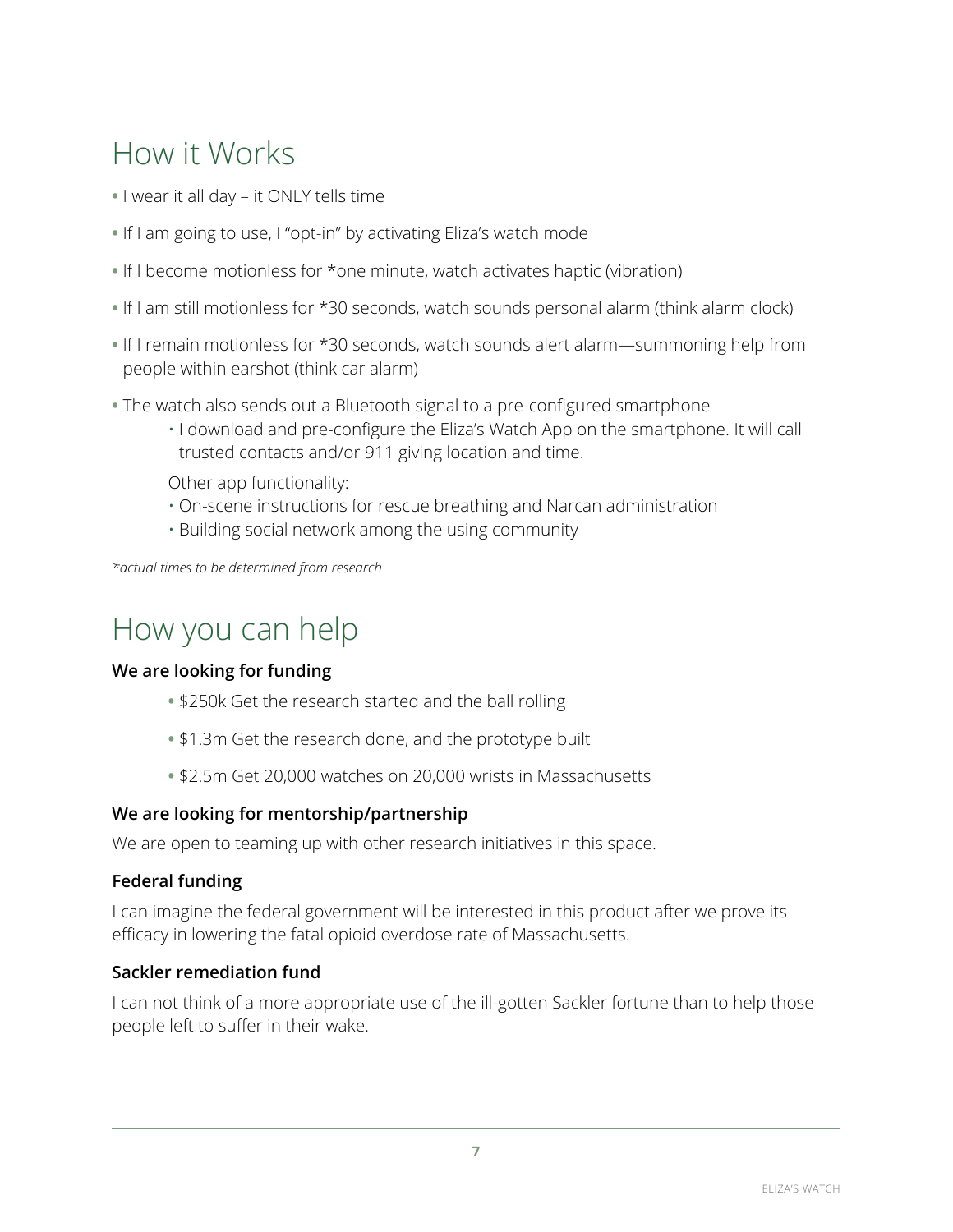



### Keeping People, Recovery, and Hope Alive

**Contact:** 

Dan Harper 413.522.7855 dan@elizaswatch.com

**[elizaswatch.com](https://elizaswatch.com/)**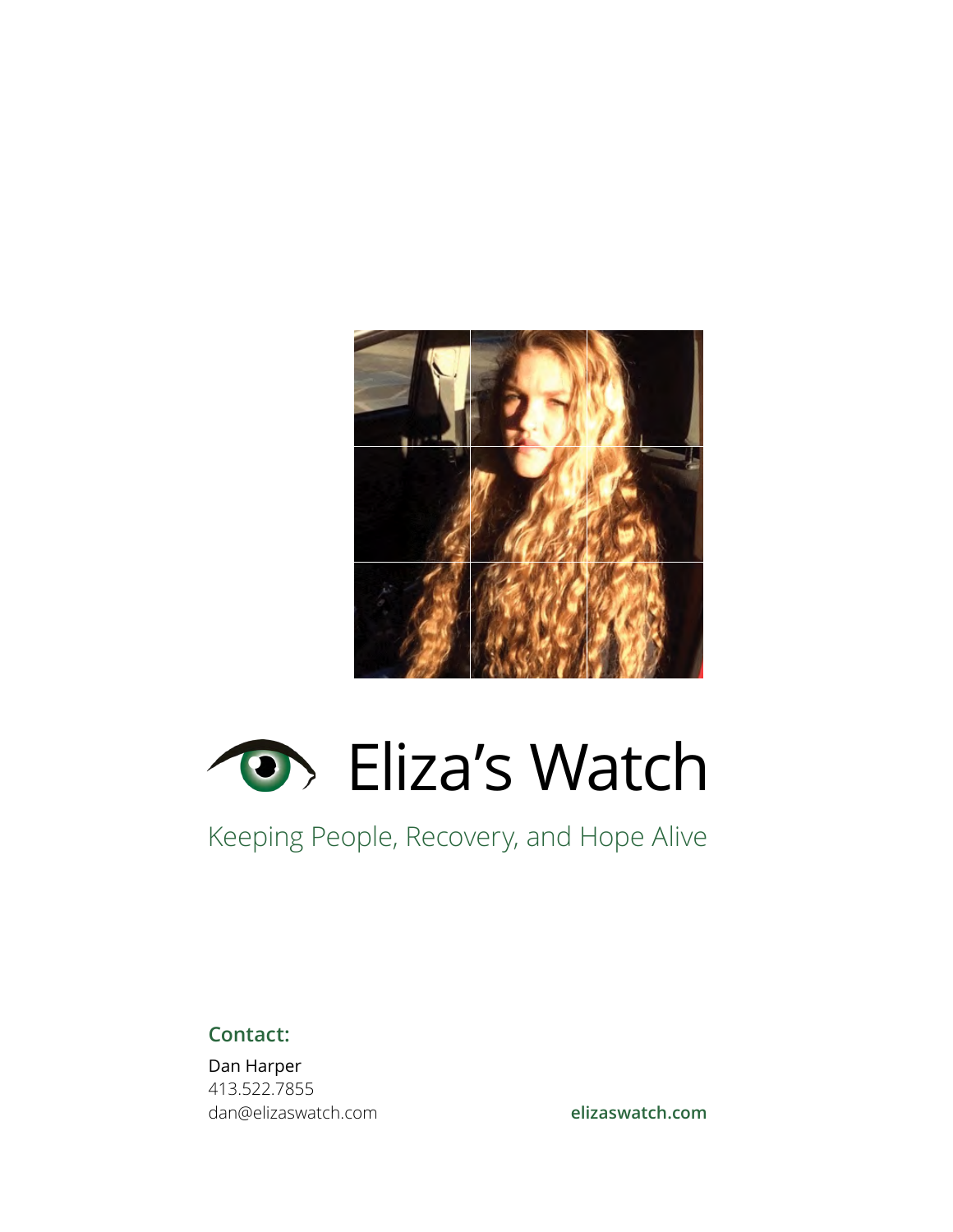# Proposed Budget

JUNE 13, 2022

|                                         | 6 mos          | 12 mos         | 6 mos          |              |
|-----------------------------------------|----------------|----------------|----------------|--------------|
|                                         | <b>PHASE 1</b> | <b>PHASE 2</b> | <b>PHASE 3</b> | <b>TOTAL</b> |
| <b>Salaries</b>                         |                |                |                |              |
| Project Director (DH)                   | \$62,500       | \$125,000      | \$62,500       | \$250,000    |
| Software Engineer                       | \$58,000       | \$116,000      | \$29,000       | \$203,000    |
| <b>Business Manager</b>                 | \$12,990       | \$25,980       | \$12,990       | \$51,960     |
| <b>Subtotal</b>                         | \$120,500      | \$241,000      | \$91,500       | \$453,000    |
| Fringe (Health Insurance only)          | \$12,050       | \$24,100       | \$9,150        | \$45,300     |
| <b>Subcontracts</b>                     |                |                |                |              |
| Digital foundry-build                   | \$-            | \$250,000      | \$-            | \$250,000    |
| Digital foundry-production              | \$-            | \$10,000       | \$1,000,000    | \$1,010,000  |
| Baystate Medical Center (Soares)        | \$-            | \$236,325      | \$1,500        | \$237,825    |
| Boston Medical Center (Scantling)       | \$-            | \$230,252      | \$1,500        | \$231,752    |
| <b>Consultants</b>                      |                |                |                |              |
| Potee, Whynott, Olmstead, Sullivan      | \$10,000       | \$10,000       | \$10,000       | \$30,000     |
| W. Soares, Baystate Medical Center      | \$20,000       | \$-            | \$-            | \$20,000     |
| Boston Medical Center M.D. (TBD)        | \$20,000       | \$-            | \$-            | \$20,000     |
| Legal counsel                           | \$-            | \$20,000       | \$20,000       | \$40,000     |
| Marketing consultant                    |                |                | \$12,000       | \$12,000     |
| <b>Equipment</b>                        |                |                |                |              |
| 2 high powered Macs (for engineer & PD) | \$5,400        | \$-            | \$-            | \$5,400      |
| <b>Other</b>                            |                |                |                |              |
| Participant Support Costs               | \$25,000       | \$25,000       | \$-            | \$50,000     |
|                                         |                |                |                |              |

| <b>TOTAL COST</b>         | \$235,940 | \$1,085,157 | \$1,161,140 | \$2,482,237 |
|---------------------------|-----------|-------------|-------------|-------------|
| Space Rental              | \$7.500   | \$7.500     |             | \$15,000    |
| Hosted Relay Server       | \$2,500   | \$5,000     | \$2,500     | \$10,000    |
| Participant Support Costs | \$25.000  | \$25,000    | ৬-          | \$50,000    |

**PHASE 1:** 6 months **PHASE 2:** 12 months **PHASE 3:** 6 months